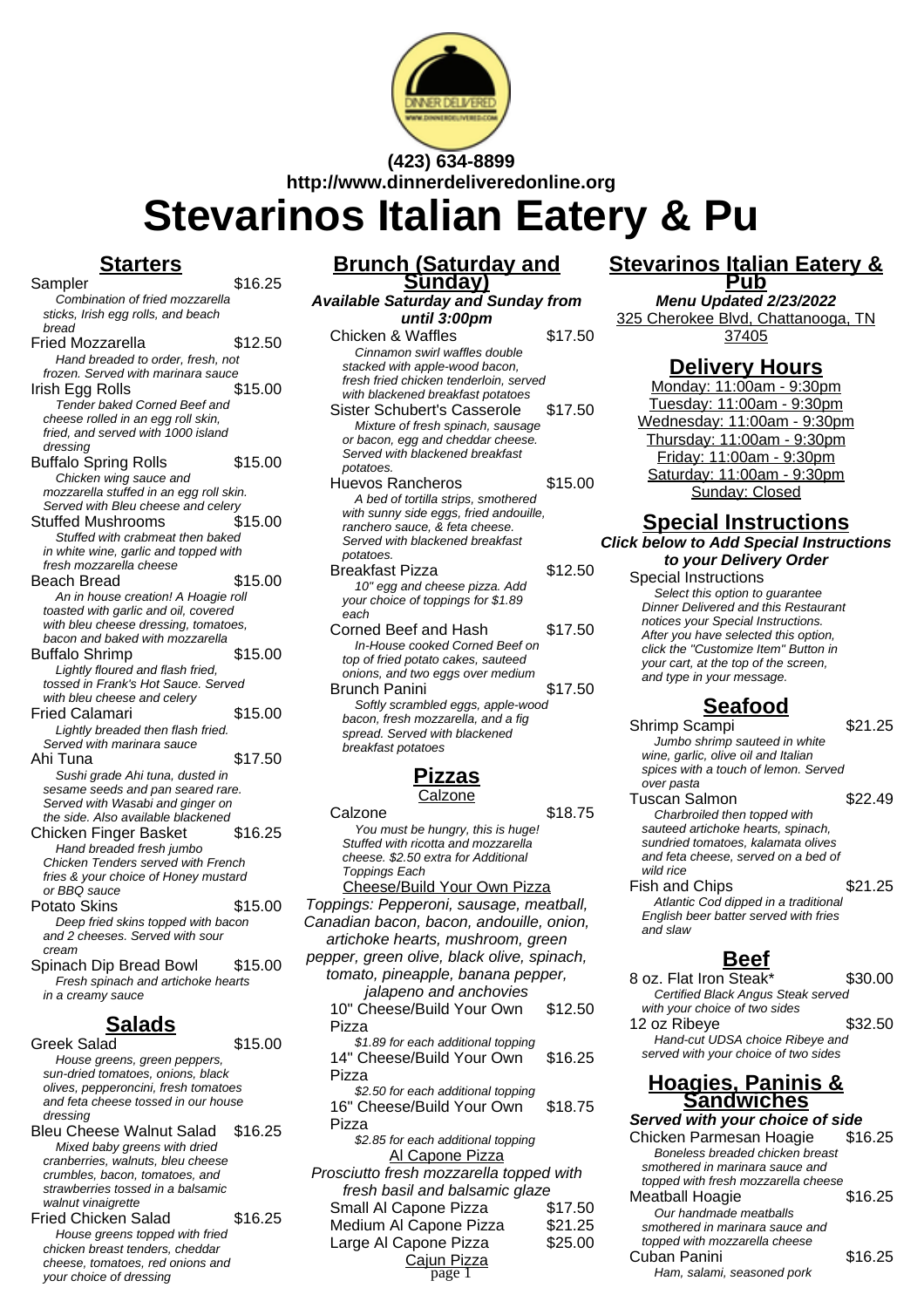| Cobb Salad                            | \$16.25 |
|---------------------------------------|---------|
| House greens topped with grilled      |         |
| chicken, bacon, ham, hard-boiled      |         |
| eggs, tomatoes and bleu cheese        |         |
| crumbles                              |         |
| Grilled Chicken Caesar Salad\$16.25   |         |
| Romaine hearts, country croutons,     |         |
| Romano and Parmesan cheese,           |         |
| tossed in Caesar dressing             |         |
| Shrimp Caesar Salad                   | \$18.75 |
| Romaine hearts, country croutons,     |         |
| Romano and Parmesan cheese,           |         |
| tossed in Caesar dressing             |         |
| <b>Chicken Salad</b>                  | \$16.25 |
| Our own recipe and made fresh         |         |
| daily. Chunks of chicken breast,      |         |
| mayonnaise, walnuts, craisins, celery |         |
| and onions on a bed of greens         |         |
|                                       |         |
| Ahi Tuna Salad                        | \$21.25 |
| Mixed greens tossed with tomatoes     |         |
| and craisins in a sesame ginger       |         |
| dressing, topped with rice noodles,   |         |
| mandarin oranges, feta cheese, and    |         |
| seared ahi tuna                       |         |
| Spinach Salad                         | \$16.25 |
| Fresh Spinach with egg, bacon,        |         |
| strawberries, walnuts and feta        |         |
| cheese tossed in a raspberry          |         |
| vinaigrette                           |         |
| Salmon Spinach Salad                  | \$21.25 |
| Fresh Spinach with egg, bacon,        |         |
| strawberries, walnuts and feta        |         |
| cheese tossed in a raspberry          |         |
| vinaigrette                           |         |
| Caprese Salad                         | \$12.50 |
| Italian Salad made with Fresh         |         |
| Mozzarella, tomatoes, fresh basil,    |         |
| with a balsamic glaze                 |         |
| Papa Joe's Salad                      | \$16.25 |
| This salad comes from our friends     |         |
| in Cape Coral, Florida. Diced ham,    |         |
| salami, and provolone cheese on a     |         |
| bed of greens with tomatoes, red      |         |
| onions, black olives and topped with  |         |
| diced pepperoncini and our house      |         |
| dressing                              |         |
| Caesar Salad                          | \$8.75  |
| <b>House Salad</b>                    | \$8.75  |
|                                       |         |
| <u> Pasta Entrees</u>                 |         |
| Chicken Parmesan                      | \$21.25 |
|                                       |         |

Breaded chicken breasts baked in marinara sauce and smothered with mozzarella cheese. Served with a side of pasta Chicken Fettuccine Alfredo \$21.25 Alfredo sauce mixed heartily in pasta Shrimp Fettuccine Alfredo \$23.75 Alfredo sauce mixed heartily in pasta Tuscan Tortellini Alfredo \$19.99 Cheese stuffed pasta with fresh spinach, sundried tomatoes, artichoke hearts and kalamata olives combined in a creamy alfredo sauce and topped with feta cheese Spaghetti & Meatballs \$17.50 Spaghetti with marinara sauce, topped with your choice of Meatballs or Italian sausage Cajun Pasta \$22.50 Andouille sausage, blackened chicken, and blackened shrimp, mixed with ziti and tossed in a cajun cream sauce Chicken Pesto Pasta \$21.25 Sauteed artichoke hearts, spinach, mushrooms, black olives, and onions in a creamy pesto sauce Shrimp Pesto Pasta \$23.75 Sauteed artichoke hearts, spinach, mushrooms, black olives, and onions in a creamy pesto sauce

| Cajun Alfredo sauce topped with Andouille                       |                    |  |
|-----------------------------------------------------------------|--------------------|--|
| sausage, shrimp, chicken & mozzarella                           |                    |  |
| cheese                                                          |                    |  |
| Small Cajun Pizza                                               | \$21.25            |  |
| Medium Cajun Pizza                                              | \$26.25            |  |
| Large Cajun Pizza                                               | \$31.25            |  |
| <b>Mediterranean Pizza</b>                                      |                    |  |
| Red sauce, spinach, sun dried tomatoes,                         |                    |  |
| artichoke hearts, banana peppers,                               |                    |  |
| kalamata olives, mozzarella, feta                               |                    |  |
| Small Mediterranean Pizza<br>Medium Mediterranean Pizza \$23.75 | \$18.75            |  |
| Large Mediterranean Pizza                                       | \$28.75            |  |
| <b>White Pizza</b>                                              |                    |  |
| Fresh garlic, olive oil, ricotta and fresh                      |                    |  |
| mozzarella cheese. Topped with Italian                          |                    |  |
| herbs                                                           |                    |  |
| Small White Pizza                                               | \$15.00            |  |
| Medium White Pizza                                              | \$18.75            |  |
| Large White Pizza                                               | \$22.50            |  |
| Taco Pizza                                                      |                    |  |
| Topped with salsa, spicy ground beef,                           |                    |  |
| lettuce, tomato, onion, black olive,                            |                    |  |
| jalapeno, fresh mozzarella cheese and a                         |                    |  |
| dollop of sour cream                                            |                    |  |
| Small Taco Pizza                                                | \$16.25            |  |
| <b>Medium Taco Pizza</b>                                        | \$21.25            |  |
| Large Taco Pizza                                                | \$25.00            |  |
| <b>Buffalo Chicken Pizza</b>                                    |                    |  |
| Bleu cheese dressing with chopped                               |                    |  |
| breaded chicken tenders red onions                              |                    |  |
| mozzarella cheese and topped with spicy                         |                    |  |
| buffalo sauce                                                   |                    |  |
| Small Buffalo Chicken Pizza                                     | \$18.75            |  |
| Medium Buffalo Chicken Pizza \$23.75                            |                    |  |
| Large Buffalo Chicken Pizza                                     | \$28.75            |  |
| The Dublin Pizza                                                |                    |  |
| All meat pizza including Canadian bacon,                        |                    |  |
| pepperoni, sausage, meatball, Andouille,                        |                    |  |
| grilled chicken and Bacon<br>Small The Dublin Pizza             | \$22.50            |  |
| <b>Medium The Dublin Pizza</b>                                  | \$28.75            |  |
| Large The Dublin Pizza                                          | \$32.50            |  |
| Pesto Pizza                                                     |                    |  |
| Pesto sauce, spinach, onion, mushroom,                          |                    |  |
| feta and mozzarella cheese                                      |                    |  |
| Small Pesto Pizza                                               | \$18.75            |  |
| Medium Pesto Pizza                                              | \$23.75            |  |
| Large Pesto Pizza                                               | \$28.75            |  |
| Chicken Alfredo Pizza                                           |                    |  |
| Alfredo sauce, grilled chicken, bacon,                          |                    |  |
| tomato and fresh mozzarella cheese                              |                    |  |
| Small Chicken Alfredo Pizza                                     |                    |  |
| Medium Chicken Alfredo Pizza \$25.00                            | \$20.00            |  |
|                                                                 |                    |  |
| Large Chicken Alfredo Pizza                                     | \$30.00            |  |
| <b>Stevarinos Deluxe Pizza</b>                                  |                    |  |
| Pepperoni, Canadian bacon, sausage,                             |                    |  |
| onions, bacon, mushrooms, tomatoes,                             |                    |  |
| green peppers and black olives                                  |                    |  |
| Small Stevarinos Deluxe Pizza \$20.00                           |                    |  |
| <b>Medium Stevarinos Deluxe</b>                                 | \$25.00            |  |
| Pizza                                                           |                    |  |
| Large Stevarinos Deluxe Pizza \$30.00                           |                    |  |
| <b>Hawaiian Pizza</b>                                           |                    |  |
| Canadian bacon pineapple and mandarin                           |                    |  |
| oranges                                                         |                    |  |
| Small Hawaiian Pizza                                            | \$16.25            |  |
| Medium Hawaiian Pizza<br>Large Hawaiian Pizza                   | \$21.25<br>\$25.00 |  |

tenderloin, Swiss cheese, pickles, mayonnaise and mustard on a pressed hoagie roll Italian Hoagie **\$16.25** Sliced ham, Genoa salami, pepperoni, provolone cheese, lettuce, tomato, red onion and topped with Italian dressing Chicken Salad Sandwich \$15.00 Chicken salad served with lettuce, tomato and onion on a Kaiser roll Hand Pattied Burger \$15.00 1/2 pound fresh ground beef cooked medium, served with lettuce, tomato & onion on a Kaiser roll. Additional toppings: bacon, fried egg, marsala mushrooms, tumbleweed onions, cheddar, swiss, provolone, or fresh mozzarella cheese \$1.25 extra Additional Toppings for (each) Smoked Turkey Pesto Panini \$16.25 Smokey turkey breast, cheddar cheese, pesto, bacon and mayo on a pressed hoagie roll Reuben Panini \$17.50 In house cooked corned beef, Swiss cheese, sauerkraut and 1000 island dressing on a pressed hoagie roll Prosciutto Panini  $$17.50$ Thinly sliced prosciutto, fresh basil, fresh mozzarella and balsamic glaze Turkey Burger \$15.00 Grilled turkey burger topped with mushrooms and onions saut ed in Marsala wine, provolone cheese, bacon, lettuce tomato, onion, chipotle mayo on an onion roll Prime Rib Hoagie \$16.25 Our own slow roasted prime rib, caramelized peppers and onions, baked with provolone cheese

#### **Desserts**

| New York Cheesecake                                                                                                                                                      | \$8.75 |
|--------------------------------------------------------------------------------------------------------------------------------------------------------------------------|--------|
| Cannoli                                                                                                                                                                  | \$7.50 |
| Tiramisu                                                                                                                                                                 | \$7.50 |
| A traditional luxurious dessert<br>consisting of alternating layers of<br>imported mascarpone and<br>ladyfingers delicately soaked in<br>espresso with a hint of liqueur |        |
| Chocolate Cake<br>A rich chocolate layer cake, perfect<br>for any chocolate lover                                                                                        | \$8.75 |
| <b>Peanut Butter Pie</b>                                                                                                                                                 | \$8.75 |

#### **Kid's Menu**

| Kid's Mini Corn Dog          | \$8.75 |
|------------------------------|--------|
| Served with French Fries     |        |
| Kid's Spaghetti and Meatball | \$8.75 |
| Kid's Ravioli                | \$8.75 |
| Kid's Chicken Fingers        | \$8.75 |
| Served with French Fries     |        |
| Kid's Grilled Cheese         | \$8.75 |
| Served with French Fries     |        |